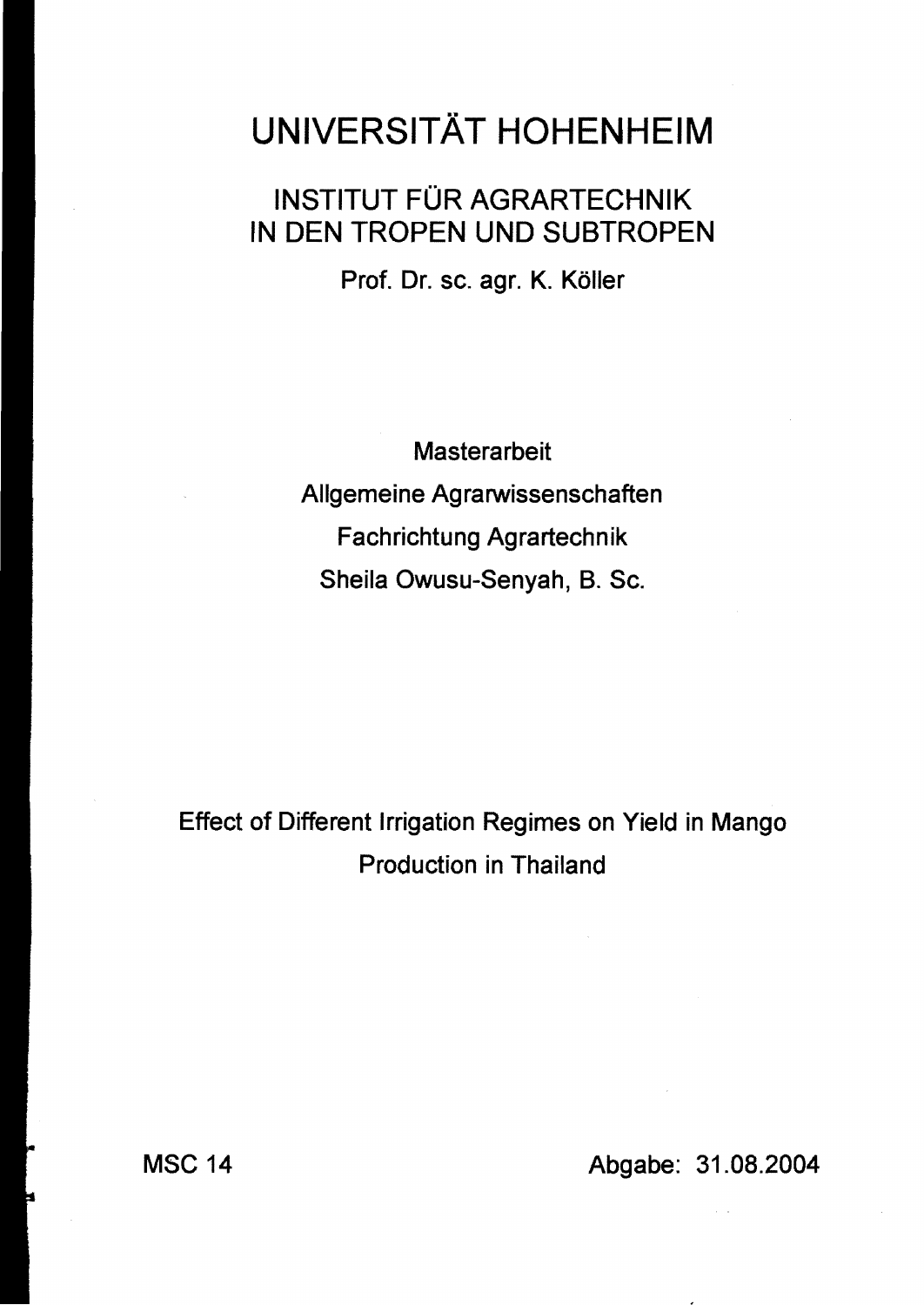## **SUMMARY**

Irrigation is fundamental for giving good physical conditions to the soil for plant water uptake and transpiration as weil as helpful in attaining full fruit size, good quality as weil as minimizing fruit drop.

Three irrigation regimes and their effect on yield in mango was determined and evaluated. The irrigation regimes representing the treatments were: 100% irrigation, 50% irrigation and Partial Root Zone Orying (PRO) irrigation technique.

A 7 -year old Chok Anan mango orchard in Mae Jo elose to Chiang Mai, Thailand was used as the experimental field. The field was subdivided into various blocks which served as replications of the treatments.

The PRO treatments were fitted with polyethylene pipes bearing emitters whilst the others were serviced with rnicro-sprinklers. The CROPWAT code, an FAO software was used in calculating the amount of water required.

The stomatal resistance was measured with a porometer and soil moisture was monitored by TOR-probes.

Yield assessment was based on total and average yields per tree and treatment. Total fruit weight, edible flesh weight and fruit sizes for the various treatments were considered.

Water use efficiency, fruit to flesh ratio and fruit marketability of the various treatments were compared.

Yield was highest in the 100% treatment followed by the PRO and then the 50% treatments respectively. However statistics showed an insignificant difference in fruit yield between the PRO and 100% treatments. the control without irrigation recorded the lowest yields.

Water-use efficiency was highest in PRD, so it was concluded as the most efficient in terms of water consumption.